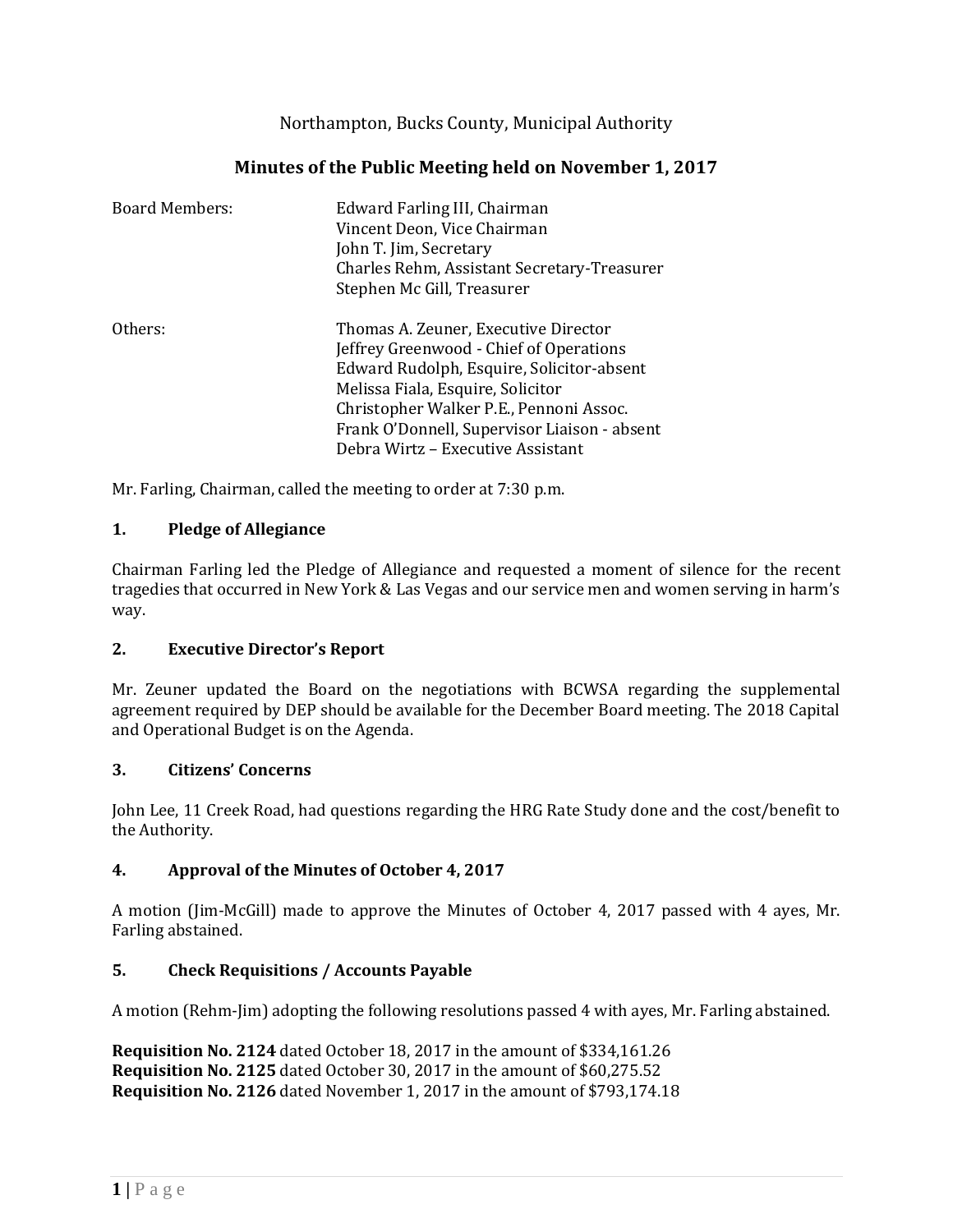The major items paid under **Requisition No. 2124** are as follows: BCWSA - Water - \$171,959.18; Custom Care Property - \$1,190.00; Ebert Engineering Inc. - \$2,337.21; Herbert Rowland & Grubic - \$4,040.00; Independence Blue Cross - \$11,013.27; Karl Hops Inc. - \$1,197.31; Line Systems Inc. Systems Inc. - \$1,226.88; Link computer Corp. - \$3,446.05; Look First Tech. - \$2,215.12; Office Basics - \$1,275.94; Philadelphia Business Forms - \$1,051.35; Phillips & Donovan Architects - \$4,102.50; Teamster Health & Welfare Fund - \$18,639.72; United Tire & Service - \$1,875.59; US Postal Service - \$5,000.00; and \$75,000.00 for payroll.

The major item paid under **Requisition No. 2125** is as follows: BCWSA Sewer Disputed - \$60,275.52.

The major items paid under **Requisition No. 2126** are as follows: BCWSA – Sewer - \$297,938.64; Berkley Net Underwriters - \$58,936.00; Core & Main - \$3,383.68; Cues - \$1,796.82; First National Bank of Newtown - \$59,129.38; Grove Supply - \$1,034.60; GS Developers - \$11,449.70; Guardian - \$3,749.44; JH Shanahan - \$10,600.00; Karl Hops Inc. - \$1,262.56; Kennedy Culvert & Supply - \$2,612.95; Manko, Gold, Katcher & Fox - \$6,605.54; PECO - \$14,309.32; Pennoni Assoc. Inc. - \$48,300.71; Phillips & Donovan Architects - \$5,423.20; Princeton Irrigation - \$3,200.00; Rio Supply - \$4,500.00; Rudolph Clarke LLC - \$37,674.75; Tiffany Mcguigan - \$3,543.05; W. Bruce Beaton Co. - \$104,177.00, Warminster MUA - \$27,424.92; Wrightstown Auto Repair - \$1,552.44; Xylem Water Solutions - \$2,831.21 and \$75,000.00 for payroll.

## **6. Change Order – Abel Recon**

A motion (Rehm-McGill) made to approve Change Order No. 1 for manhole rehabilitation dated October 24, 2017 with Abel Recon for an estimated cost of \$1,067.00 passed with 5 ayes.

### **7. Sanitary Sewer Root Control – COSTARS™**

A motion (McGill-Jim) made to approve the proposal by Duke's Root Control Inc. of Syracuse New York dated October 30, 2017 in the amount of \$97,564.09 passed with 5 ayes.

### **8. Boot Contract - Operations**

A motion (Jim-McGill) made to enter into an Advantage Accountholder Agreement with Red Wing Multi Service Technology Solutions Inc. of Overland Park Kansas to provide work shoes/boots to the Authority passed with 5 ayes.

## **9. 2018 Operation and Capital Budget Adoption**

A motion (Rehm-Jim) made approve and adopt the 2018 Operational and Capital Budget as presented passed with 5 ayes.

Mr. Zeuner outlined significant accomplishments in 2017 which included the refinance our outstanding Bond debt with a simple term loan for a 10-year period with a fixed interest rate of 2.5% which resulted in the Authority saving over \$1.1 million dollars over the term of the loan. The Authority also came to an understanding to sell the Authority administration building to Northampton Township for the relocation and expansion of its Police Station facilities at a fair market appraised value. The initiative to provide better public safety was achieved in 2017 by the conversion to sodium hydrochloride instead of chlorine at our well stations, this was achieved on time and on